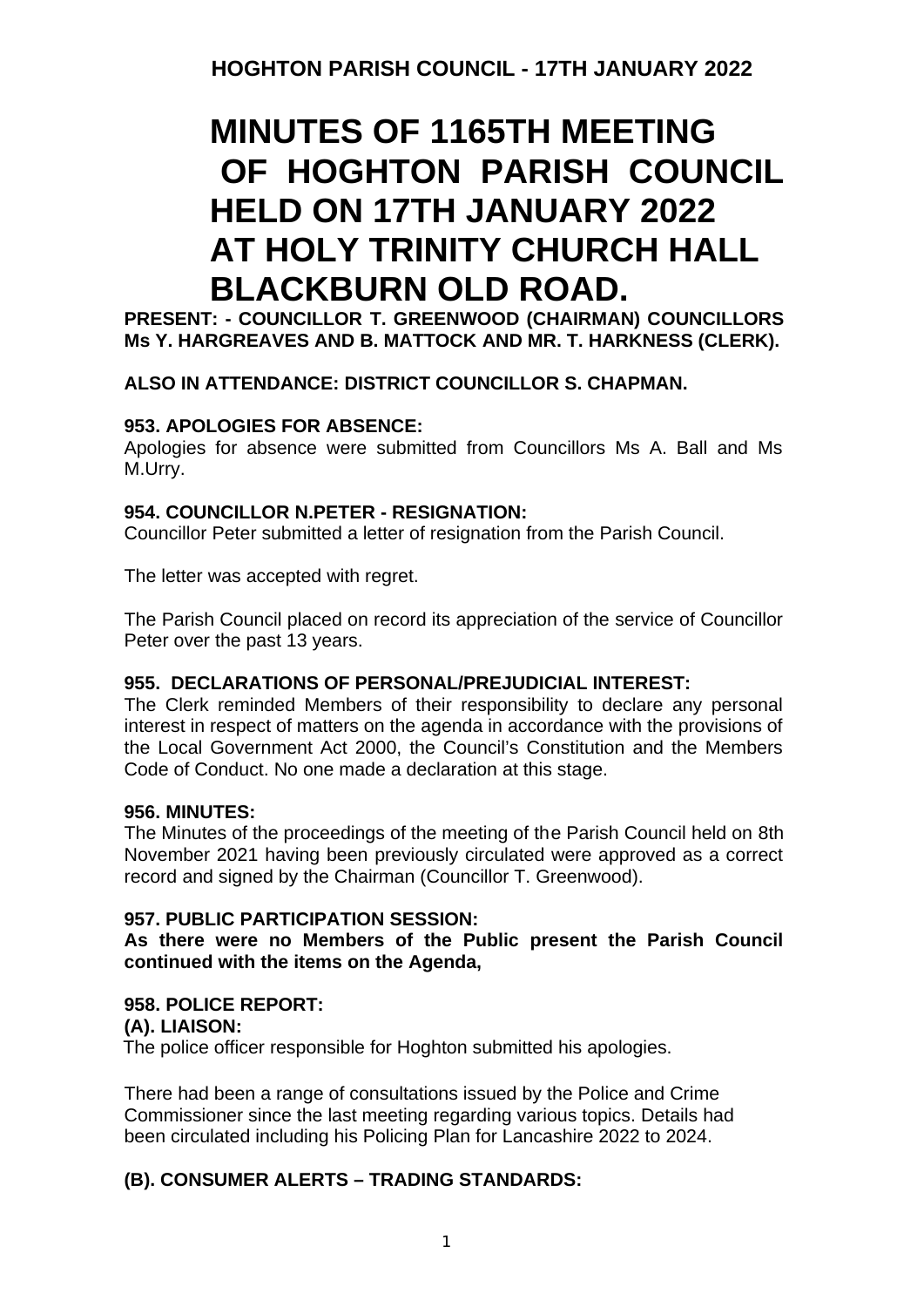## **HOGHTON PARISH COUNCIL – 17TH JANUARY 2022.**

The Clerk submitted the latest consumer alerts from the County Council's Trading Standards Officer.

#### **959. LALC REPORT:**

Updates from LALC on current issues had been circulated since the last meeting together with various consultation documents plus the e-newsletter.

The Parish Council was reminded of the impending changes to the organisation with effect from the end of January 2022. Details had been circulated.

#### **960. HIGHWAYS AND FOOTPATHS:**

#### **(A). QUAKER BROOK LANE/THE STRAITS - TRAFFIC:**

County Councillor Cullens had indicated that there was a possibility of Councillor Edwards the County Highways Cabinet Member visiting Hoghton.

This was still to take place.

Since the last meeting a consultation document had been circulated indicating a draft order to impose parking restrictions on various roads in the County one of which was Quaker Brook Lane/The Straits.

The proposal was advertised on site and in the local press on 07 December 2021 and comments were required before 07 January 2022.

A response had been made that parking restrictions would not solve the problem of traffic flows and referred to the proposal to construct a mini roundabout.

County Councillor Cullens would be asked to ensure the proposed visit took place and that the Parish Council attend.

#### **(B). PRIVATE ROAD - FLOODING ST. JOSEPH`S CHURCH HALL:**

There had been extensive flooding at Chapel Fold as a consequence of water coming from the highway on Private Road.

It was understood that Chapel Fold was unadopted and the County Council was not responsible for any drainage work.

However, following a request from County Councillor Cullens they had agreed to one off repairs to the drains and this had been done.

The Parish Council thanked County Councillor Cullens for his assistance.

#### **(C). FOOTPATH :**

The Parish Council was informed that there had been no further developments on the footpath leading from Hey Barn to the housing development in South Ribble.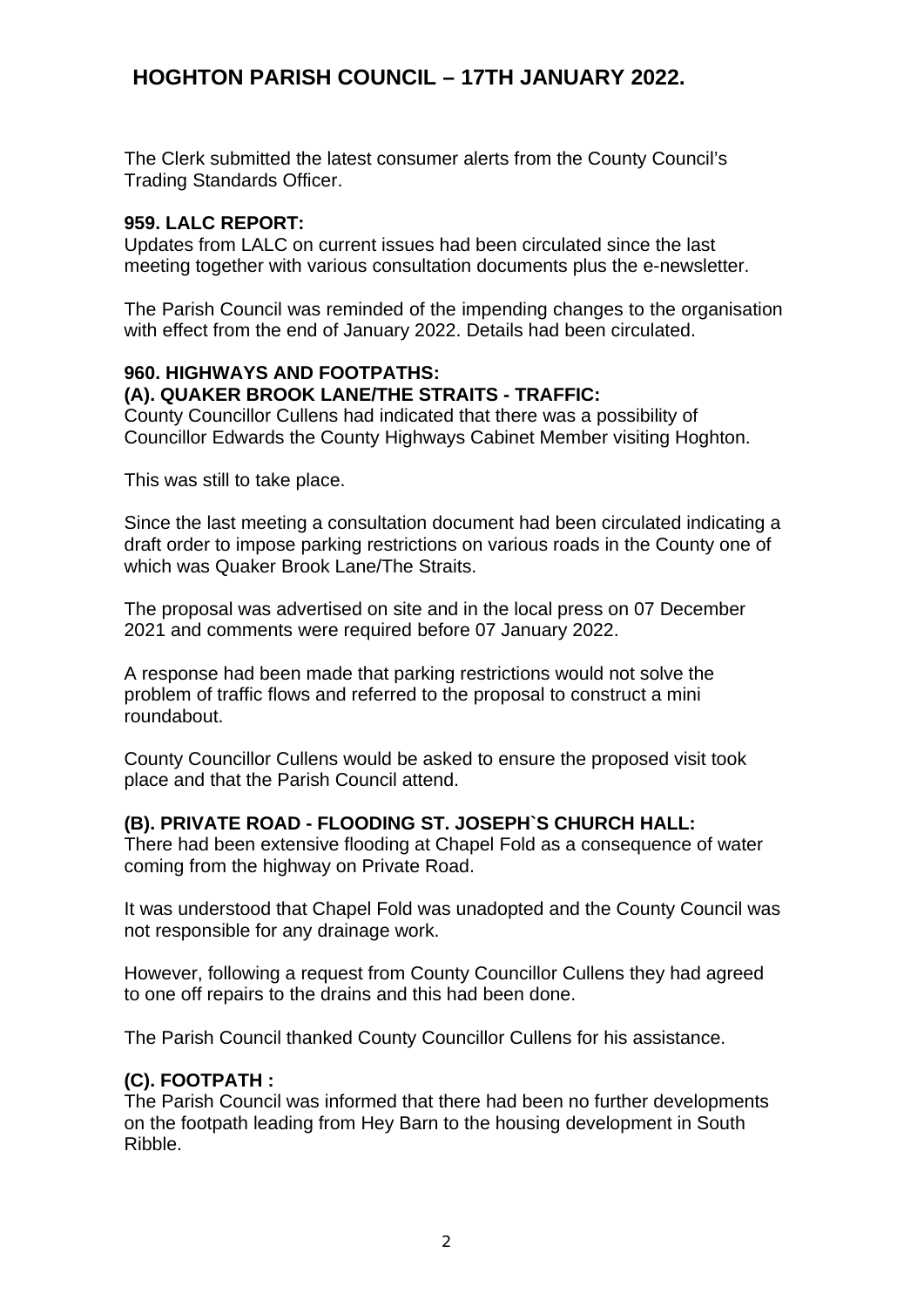### **HOGHTON PARISH COUNCIL - 17TH JANUARY 2022**

County Councillor Cullens would be asked for a progress report.

#### **(D). STATION ROAD:**

The County Council had asked Openreach to cut back the hedge and would monitor this to ensure the work was done.

No work had been done.

District Councillor Chapman agreed to take this up with the County Council on behalf of the Parish Council

#### **(E).GIB LANE/CHAPEL LANE:**

The County Council had asked their contractors to undertake the work to the footways but no work had yet taken place.

District Councillor Chapman agreed to take this up with the County Council on behalf of the Parish Council

#### **(F). HIGHWAYS WINTER BRIEFINGS:**

The latest winter briefings had been circulated.

#### **961. CHORLEY/COUNTY COUNCIL REPORT:**

District Councillor Chapman reminded the Parish Council that the Northern Parishes Projects Funding Schemes for 2022 would be considered on 19th January 2022.

There was also a proposal in the Chorley Council`s Draft Budget 2022/23 for small grants to improve non council play areas.

#### **962. PLANNING REPORT:**

#### **(A) DECISIONS:**

The following decisions had been made since the last meeting.

1. Erection of a dwelling The Post Office The Straits (App no 21/01052/FUL) - Granted.

2, Conversion of existing garage to form granny annexe accommodation and associated elevational alterations Hoghton Hall Valley Road (App no 21/00940/FUL) - Granted.

3.Application for listed consent for the enlargement of former extension to southern elevation (Retrospective) Dover Farm Blackburn Old Road (App no 21/01158/LBC) - Granted.

4. Enlargement of former extension to southern elevation (Retrospective) Dover Farm Blackburn Old Road (App no 21/01157FULHH). - Granted.

5.Single Storey side/rear extension Wayside Quaker Brook Lane (App no 21/01325/FULHH). - Granted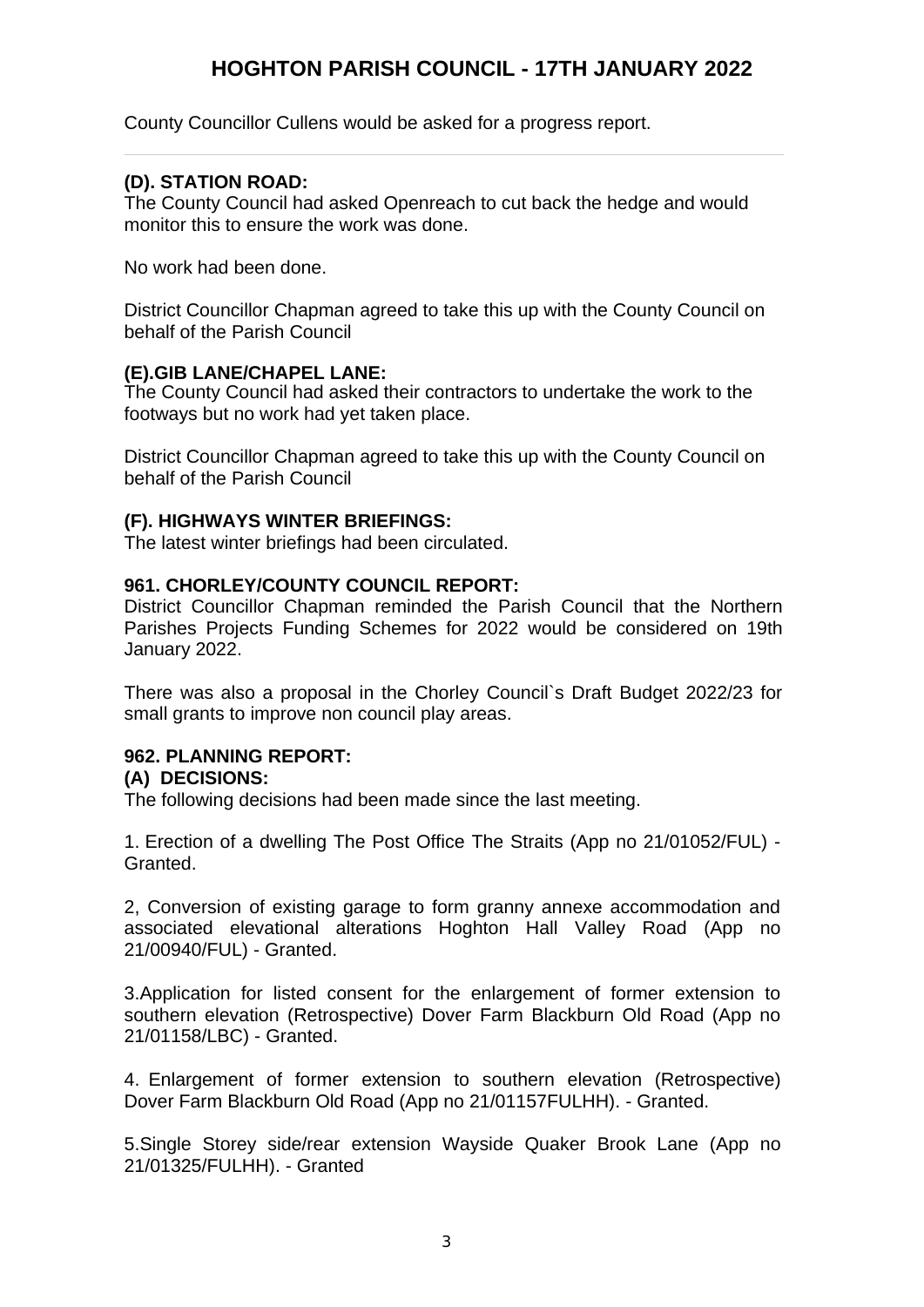## **HOGHTON PARISH COUNCIL – 17TH JANUARY 2022.**

6.Application for a certificate of lawfulness for a proposed outbuilding (Car Port) Woodland Grange Private Road . (App no 21/01306/CLPUD). - Approved.

7.Application to discharge conditions 4 (facing and roofing materials) 5 (external joinery) 6 (rainwater goods) and 7 (programme of archaeological work) of planning permission ref: 21/00193/FULHH(Two storey extension to north side elevation) Old Sunday School Chapel Lane (App no 21/01392/DIS). - Granted.

8. Application for works to a protected tree - Chorley BC TPO 10 (Hoghton) 1991 Ash heavy pollard and remove large limb over road Sheringham Quaker Brook Lane (App no 21/01300/TPO) - Consent to tree works.

9. Erection of single storey side extension and entrance porch to existing village hall and single storey front extension to pavilion Hoghton Village Hall (App no 21/00703/FUL) - Granted.

10. Erection of a detached outbuilding to accommodate a garden summer house Brookhouse Barn Hoghton Lane. (App no 21/01096/FULHH). -Withdrawn.

11. Listed Building Consent for conversion of Great Barn ( Building 17) and ancillary buildings (Buildings 5 - 8) including repair and restoration works and instatement of building 5 Great Barn Hoghton Tower Blackburn Old Road. - (App no 20/00176/LBC) - Granted.

12. Conversion of Great Barn ( Building 17) to wedding venue (sui generis) and ancillary use of outbuildings (Buildings 1 - 16) including the flexible use of outbuildings within Class E (E(a) E(b) E(c)(ii) and E(g)(i). Reinstatement of building 5 and temporary siting of portable toilets and catering facilities to rear of Great Barn Hoghton Tower Blackburn Old Road. (App no20/00175/FULMAJ) - Granted.

#### **(B). APPLICATION:**

The following application has been received since the last meeting of the Parish Council.

1. Application for technical details consent for the demolition of existing buildings and erection of four dwelling houses and associated development pursuant to permission in principle 20/01048/PlP). Wise Marys Farm 263 Hoghton Lane (App no 21/01329/FUL)

Local residents commented on this application and the Parish Council supported these views,

Chorley Council was asked that the comments made be reported to the Planning Committee and the application was not delegated to the officers to decide.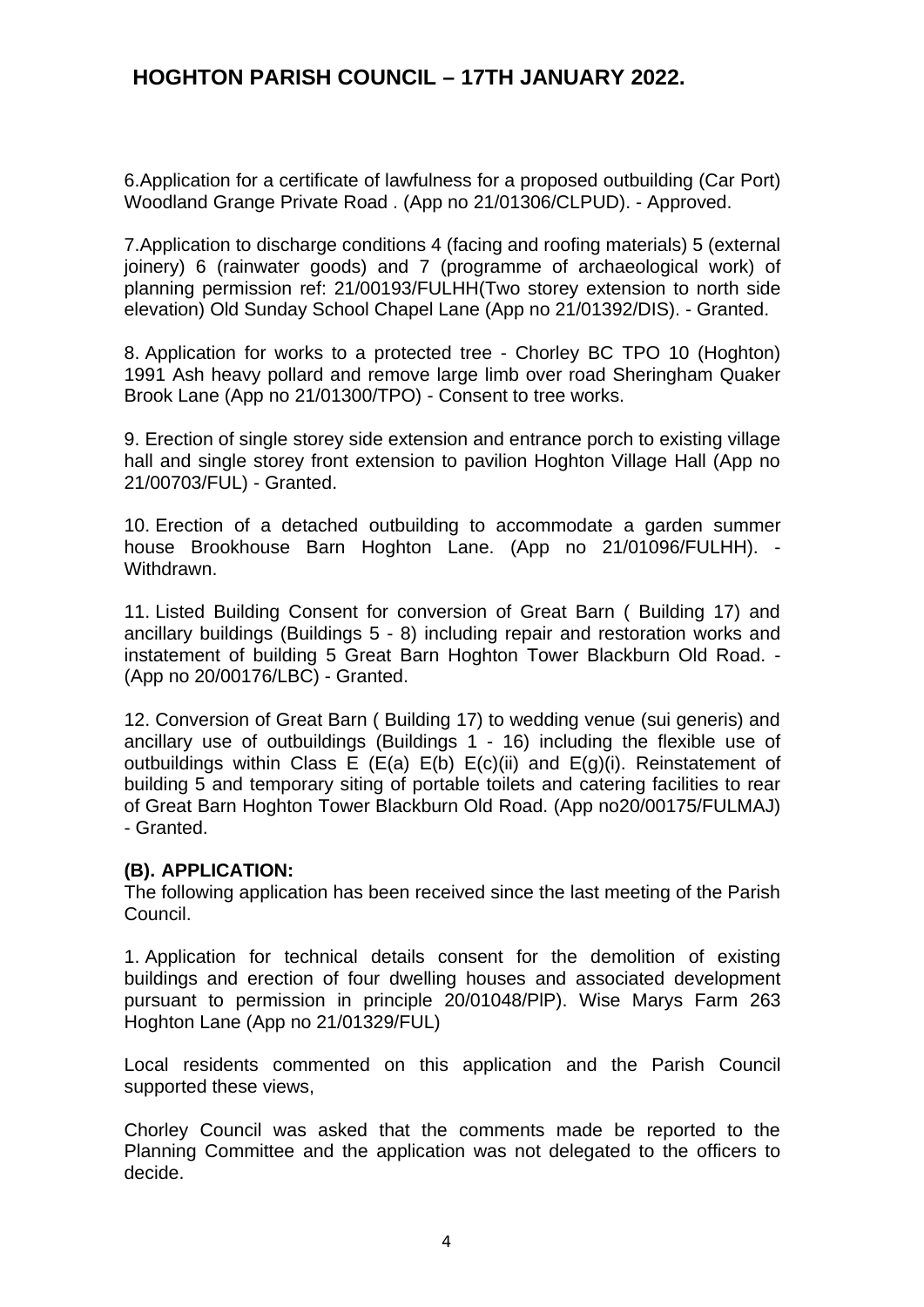## **HOGHTON PARISH COUNCIL - 17TH JANUARY 2022**

#### **(C). PLANNING IN PRACTICE EVENT:**

This event would be held on Wednesday 2nd March 2022 at Chorley Town Hall.

The Parish Council had been invited to send two representatives to the function.

Details would be circulated when available.

#### **963. ACCOUNTS FOR PAYMENT:**

The Clerk submitted the following accounts for payment

| 1. N. Peter.   | Signs and materials Pinfold and materials for<br>flagpole War Memorial | £105.24  |
|----------------|------------------------------------------------------------------------|----------|
|                |                                                                        |          |
| 2. M.          | <b>Annual Maintenance Contract</b>                                     | £928.00. |
| Savage.        |                                                                        |          |
|                |                                                                        |          |
| 3. T.          | Clerk - Salary and Expenses Quarter ended                              | £874.93  |
| Harkness.      | 31st December 2021.                                                    |          |
|                |                                                                        |          |
| 4. HMRC.       | Tax                                                                    | £194.04  |
|                |                                                                        |          |
| 5. D.          | <b>Website Security</b>                                                | £71.99   |
| Metcalfe.      |                                                                        |          |
|                |                                                                        |          |
| 6. Brindle St. | Hire of room September and November 2021                               | £40.00.  |
| Joseph's RC    |                                                                        |          |
| Church.        |                                                                        |          |

#### **964. COMMUNICATIONS UPDATE:**

Consultations had been circulated to the Parish Council on various topics.

#### **965. CHRISTMAS TREE:**

Despite efforts to site a Christmas Tree on the Pinfold it had not proved possible.

However, it was considered that the proposal should be reviewed earlier in 2022.

It was suggested that living trees should be planted.

Site inspections would be undertaken to assess suitable sites.

#### **966. QUEEN`S PLATINUM JUBILEE:**

The Parish Council had been approached to see if we would provide a beacon to mark the Jubilee. The de Hoghton Estate would be asked if there was a possibility of siting a beacon at Hoghton Tower.